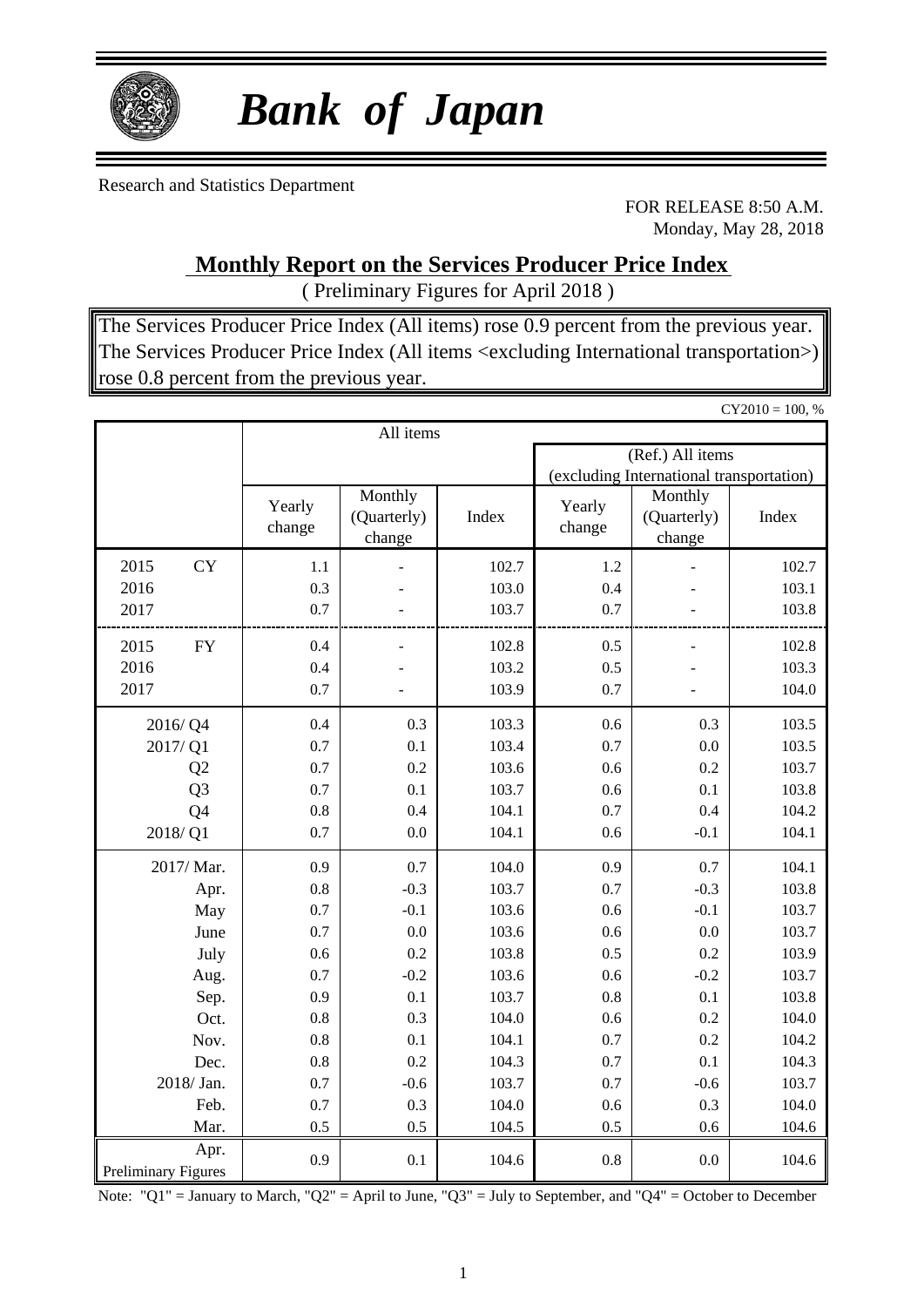(All items and the details contributing to the monthly differences of yearly changes)

| Services Producer Price Index | Yearly change $(\%)$ | Monthly<br>difference of |                            |  |
|-------------------------------|----------------------|--------------------------|----------------------------|--|
|                               | Mar.                 | Apr.                     | yearly changes<br>(%point) |  |
| All items                     | 0.5                  | 0.9                      | 0.4                        |  |

| Major groups · Subgroups |                       | Yearly change (%)    |                                                            | Monthly<br>differences of<br>contribution | Items    |                               |                                                                                    |
|--------------------------|-----------------------|----------------------|------------------------------------------------------------|-------------------------------------------|----------|-------------------------------|------------------------------------------------------------------------------------|
|                          |                       |                      |                                                            | Mar.                                      | Apr.     | to yearly changes<br>(%point) |                                                                                    |
|                          |                       |                      | Transportation and postal activities                       | 1.5                                       | 2.4      | 0.15                          |                                                                                    |
|                          |                       |                      | Road freight transportation                                | 2.4                                       | 3.6      | 0.10                          | Truckload freight, Door-to-door parcel delivery,<br>Less-than-truckload freight    |
|                          |                       | up:                  | Ocean freight transportation                               | $-0.4$                                    | 7.0      | 0.04                          | Ocean tramp steamers*, Ocean tankers*,<br>Ocean liners*                            |
|                          |                       |                      | Coastal and inland water freight<br>transportation         | 2.4                                       | 4.4      | 0.01                          | Coastal and inland water freighters (except<br>RORO ships)                         |
|                          |                       | Other services       |                                                            | 0.8                                       | 1.1      | 0.08                          |                                                                                    |
|                          |                       |                      | Hotels                                                     | $-0.3$                                    | 1.6      | 0.03                          | Hotels                                                                             |
|                          |                       |                      | Temporary employment agency<br>services                    | 1.7                                       | 2.1      | 0.02                          | Help supply services (except Clerical support)                                     |
|                          |                       |                      | Building maintenance                                       | 0.4                                       | 1.0      | 0.02                          | Building cleaning services, Sanitation services                                    |
|                          |                       | up:                  | Security services                                          | 2.6                                       | 3.1      | 0.01                          | Security services (except Alarm monitoring<br>services)                            |
|                          |                       |                      | Plant engineering                                          | 1.6                                       | 2.1      | 0.01                          | Plant engineering                                                                  |
|                          |                       |                      | Waste disposal                                             | 0.4                                       | 0.9      | 0.01                          | Industrial waste disposal                                                          |
| up:                      |                       | down:                | Meal services for schools,<br>hospitals, and nursing homes | 2.0                                       | 0.6      | $-0.01$                       | Meal services for schools, hospitals, and nursing<br>homes                         |
|                          |                       | Advertising services |                                                            |                                           | $-0.1$   | 0.08                          |                                                                                    |
|                          |                       |                      | Television advertising                                     | $-4.1$                                    | $-2.6$   | 0.05                          | Television advertising (program sponsorships)                                      |
|                          |                       | up:                  | Newspaper advertising                                      | 4.3                                       | 8.4      | 0.03                          | Newspaper advertising                                                              |
|                          |                       |                      | Magazine advertising                                       | 1.3                                       | 5.9      | 0.01                          | Magazine advertising                                                               |
|                          |                       |                      | down: Internet advertising                                 | $-0.8$                                    | $-2.6$   | $-0.01$                       | Internet advertising                                                               |
|                          |                       |                      | Information and communications                             | $-0.3$                                    | 0.0      | 0.06                          |                                                                                    |
|                          |                       |                      | Other information services                                 | 0.0                                       | 0.4      | 0.03                          | System management and operation services,<br>Data processing services (except ASP) |
|                          |                       |                      | up:  Internet based services                               | $-6.4$                                    | $-3.2$   | 0.03                          | Internet based services                                                            |
|                          |                       |                      | Mobile telecommunications<br>services                      | $-1.2$                                    | 0.0      | 0.02                          | Cellular phone services and PHS services                                           |
|                          |                       |                      | down: Software development                                 | 0.1                                       | $0.0\,$  | $-0.01$                       | Custom software                                                                    |
|                          | Finance and insurance |                      | $-0.5$                                                     | 0.1                                       | $0.02\,$ |                               |                                                                                    |
|                          |                       | up:                  | Property and casualty insurance<br>services                | $-1.2$                                    | 0.5      | 0.02                          | Compulsory motor vehicle insurance                                                 |
|                          |                       |                      | Real estate services                                       | 1.1                                       | 0.7      | $-0.02$                       |                                                                                    |
| down:                    |                       | down:                | Office space rental                                        | 1.4                                       | 1.3      | $-0.01$                       | Office space rental (Tokyo area)                                                   |
|                          |                       |                      | Other space rental                                         | $0.5\,$                                   | $0.2\,$  | $-0.01$                       | Sales space rental                                                                 |

Notes: 1."Monthly differences of yearly changes" is obtained by subtracting yearly changes of last month from those of this month.

2. \* : "International transportation"

See the Notes 1. on page 4.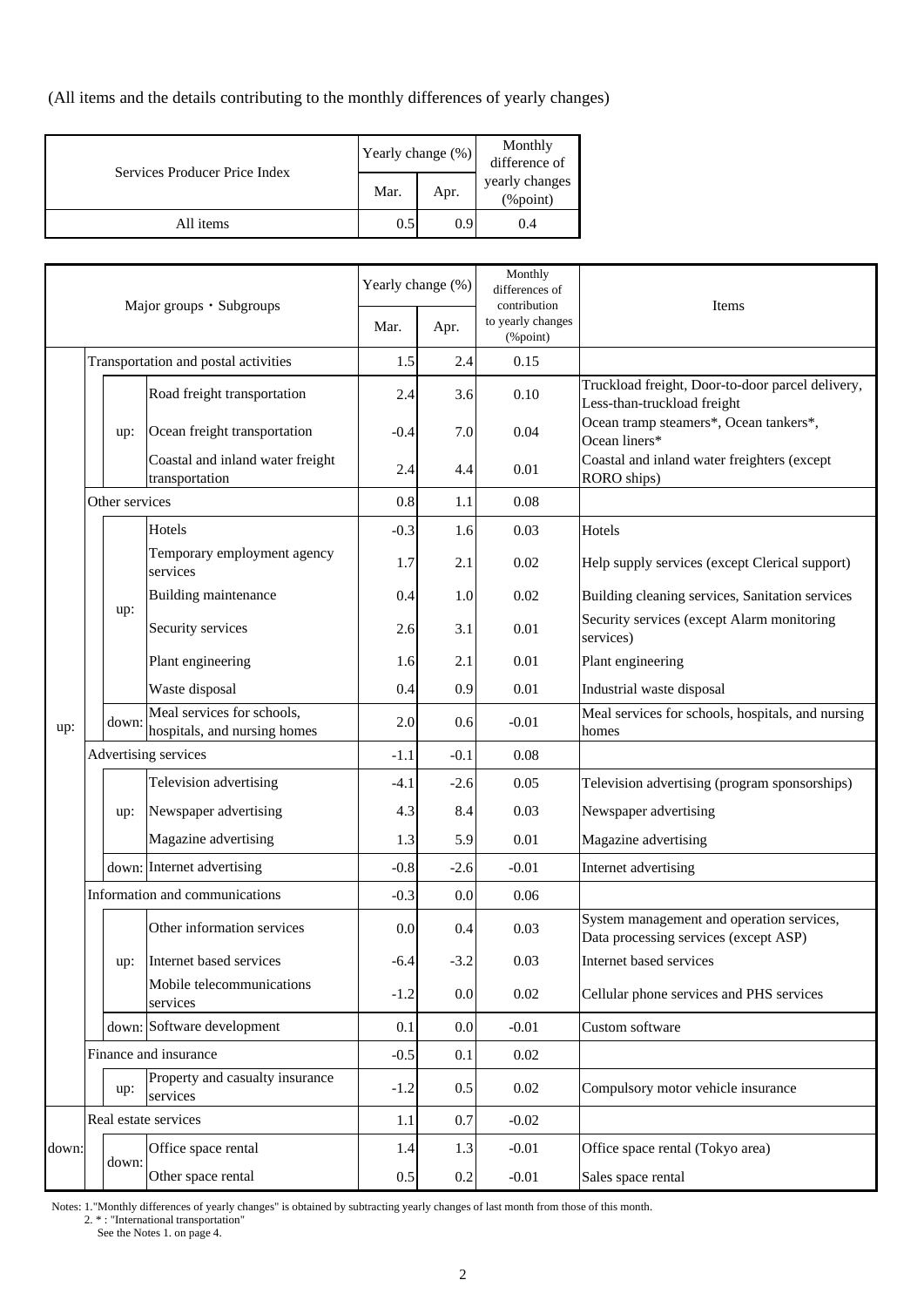### Services Producer Price Index

### ( Preliminary Figures for April 2018 )

( Indexes of Major Groups and Subgroups ) CY2010 = 100, %

| Previous<br>Previous<br>Previous<br>Yearly<br>Monthly<br>Weight<br>Index<br>month<br>month<br>month<br>change<br>change<br>1,000.0<br>All items<br>104.6<br>104.5<br>0.9<br>0.5<br>0.1<br>0.5<br>Finance and insurance<br>104.5<br>44.3<br>104.6<br>0.1<br>$-0.5$<br>0.1<br>0.0<br>33.0<br>103.9<br>$-0.2$<br>Financial services<br>104.0<br>$-0.1$<br>0.1<br>$-0.1$<br>0.5<br>11.3<br>106.2<br>106.2<br>$-1.2$<br>Property and casualty insurance services<br>0.0<br>0.1<br>72.1<br>99.8<br>Real estate services<br>0.7<br>1.1<br>$-0.2$<br>0.4<br>99.6<br>$\mathbf{r}$<br>$\mathbf r$<br>$\mathbf{r}$<br>1.3<br>$-0.1$<br>43.8<br>97.0<br>96.9<br>Office space rental<br>1.4<br>0.1<br>28.3<br>103.7<br>$r$ 104.2<br>0.5<br>$-0.5$<br>Other space rental<br>0.2<br>1.2<br>$\mathbf{r}$<br>$\mathbf{r}$<br>1.5<br>0.7<br>Transportation and postal activities<br>186.7<br>106.8<br>2.4<br>0.5<br>106.3 |
|---------------------------------------------------------------------------------------------------------------------------------------------------------------------------------------------------------------------------------------------------------------------------------------------------------------------------------------------------------------------------------------------------------------------------------------------------------------------------------------------------------------------------------------------------------------------------------------------------------------------------------------------------------------------------------------------------------------------------------------------------------------------------------------------------------------------------------------------------------------------------------------------------------|
|                                                                                                                                                                                                                                                                                                                                                                                                                                                                                                                                                                                                                                                                                                                                                                                                                                                                                                         |
|                                                                                                                                                                                                                                                                                                                                                                                                                                                                                                                                                                                                                                                                                                                                                                                                                                                                                                         |
|                                                                                                                                                                                                                                                                                                                                                                                                                                                                                                                                                                                                                                                                                                                                                                                                                                                                                                         |
|                                                                                                                                                                                                                                                                                                                                                                                                                                                                                                                                                                                                                                                                                                                                                                                                                                                                                                         |
|                                                                                                                                                                                                                                                                                                                                                                                                                                                                                                                                                                                                                                                                                                                                                                                                                                                                                                         |
|                                                                                                                                                                                                                                                                                                                                                                                                                                                                                                                                                                                                                                                                                                                                                                                                                                                                                                         |
|                                                                                                                                                                                                                                                                                                                                                                                                                                                                                                                                                                                                                                                                                                                                                                                                                                                                                                         |
|                                                                                                                                                                                                                                                                                                                                                                                                                                                                                                                                                                                                                                                                                                                                                                                                                                                                                                         |
|                                                                                                                                                                                                                                                                                                                                                                                                                                                                                                                                                                                                                                                                                                                                                                                                                                                                                                         |
| 0.7<br>19.9<br>0.0<br>Railroad passenger transportation<br>103.1<br>103.1<br>0.0<br>0.0                                                                                                                                                                                                                                                                                                                                                                                                                                                                                                                                                                                                                                                                                                                                                                                                                 |
| 0.5<br>108.1<br>0.7<br>Road passenger transportation<br>10.6<br>108.7<br>0.4<br>0.6                                                                                                                                                                                                                                                                                                                                                                                                                                                                                                                                                                                                                                                                                                                                                                                                                     |
| 0.3<br>99.8<br>99.3<br>0.5<br>Water passenger transportation<br>0.4<br>1.1<br>0.6                                                                                                                                                                                                                                                                                                                                                                                                                                                                                                                                                                                                                                                                                                                                                                                                                       |
| International air passenger transportation<br>103.2<br>4.2<br>2.8<br>$-0.4$<br>1.8<br>100.4<br>3.9                                                                                                                                                                                                                                                                                                                                                                                                                                                                                                                                                                                                                                                                                                                                                                                                      |
| Domestic air passenger transportation<br>5.9<br>105.6<br>114.1<br>2.4<br>2.2<br>$-7.4$<br>10.3                                                                                                                                                                                                                                                                                                                                                                                                                                                                                                                                                                                                                                                                                                                                                                                                          |
| Railroad freight transportation<br>0.9<br>103.7<br>104.0<br>$-0.3$<br>1.6<br>0.4<br>0.0                                                                                                                                                                                                                                                                                                                                                                                                                                                                                                                                                                                                                                                                                                                                                                                                                 |
| Road freight transportation<br>76.2<br>108.8<br>110.1<br>3.6<br>2.4<br>1.2<br>0.7                                                                                                                                                                                                                                                                                                                                                                                                                                                                                                                                                                                                                                                                                                                                                                                                                       |
| $-1.5$<br>94.2<br>Ocean freight transportation<br>6.7<br>96.8<br>7.0<br>$-0.4$<br>2.8                                                                                                                                                                                                                                                                                                                                                                                                                                                                                                                                                                                                                                                                                                                                                                                                                   |
| Coastal and inland water freight transportation<br>5.3<br>107.9<br>104.7<br>2.4<br>3.1<br>0.0<br>4.4                                                                                                                                                                                                                                                                                                                                                                                                                                                                                                                                                                                                                                                                                                                                                                                                    |
| Marine cargo handling<br>8.6<br>98.2<br>98.2<br>0.0<br>$0.0\,$<br>0.0<br>0.0                                                                                                                                                                                                                                                                                                                                                                                                                                                                                                                                                                                                                                                                                                                                                                                                                            |
| $\overline{4.2}$<br>International air freight transportation<br>105.1<br>13.1<br>$-5.8$<br>99.0<br>9.8<br>1.0                                                                                                                                                                                                                                                                                                                                                                                                                                                                                                                                                                                                                                                                                                                                                                                           |
| Domestic air freight transportation<br>0.5<br>102.3<br>$-0.1$<br>104.2<br>1.8<br>1.9<br>$-1.1$                                                                                                                                                                                                                                                                                                                                                                                                                                                                                                                                                                                                                                                                                                                                                                                                          |
| Warehousing and storage<br>15.0<br>0.0<br>101.3<br>101.3<br>0.0<br>0.1<br>0.0                                                                                                                                                                                                                                                                                                                                                                                                                                                                                                                                                                                                                                                                                                                                                                                                                           |
| Packing for freight<br>8.0<br>100.5<br>100.5<br>0.0<br>$0.0\,$<br>0.0<br>0.0                                                                                                                                                                                                                                                                                                                                                                                                                                                                                                                                                                                                                                                                                                                                                                                                                            |
| Toll roads<br>0.0<br>10.3<br>115.1<br>$-0.1$<br>115.1<br>$-0.1$<br>0.0                                                                                                                                                                                                                                                                                                                                                                                                                                                                                                                                                                                                                                                                                                                                                                                                                                  |
| 98.7<br>98.7<br>0.0<br>Services relating to water transport<br>0.3<br>0.0<br>0.4<br>0.0                                                                                                                                                                                                                                                                                                                                                                                                                                                                                                                                                                                                                                                                                                                                                                                                                 |
| Airport & air traffic control and services relating                                                                                                                                                                                                                                                                                                                                                                                                                                                                                                                                                                                                                                                                                                                                                                                                                                                     |
| 102.7<br>102.7<br>$-0.1$<br>4.5<br>$-0.3$<br>0.0<br>0.0<br>to air transport                                                                                                                                                                                                                                                                                                                                                                                                                                                                                                                                                                                                                                                                                                                                                                                                                             |
| Postal activities<br>10.8<br>110.0<br>110.0<br>5.9<br>5.9<br>0.0<br>0.0                                                                                                                                                                                                                                                                                                                                                                                                                                                                                                                                                                                                                                                                                                                                                                                                                                 |
| 237.8<br>Information and communications<br>100.4<br>100.1<br>0.0<br>$-0.3$<br>0.3<br>$-0.1$                                                                                                                                                                                                                                                                                                                                                                                                                                                                                                                                                                                                                                                                                                                                                                                                             |
| Fixed telecommunications services<br>33.3<br>101.7<br>101.7<br>0.0<br>0.0<br>0.0<br>0.0                                                                                                                                                                                                                                                                                                                                                                                                                                                                                                                                                                                                                                                                                                                                                                                                                 |
| 17.9<br>82.9<br>82.9<br>$-1.2$<br>$0.0\,$<br>Mobile telecommunications services<br>0.0<br>0.0                                                                                                                                                                                                                                                                                                                                                                                                                                                                                                                                                                                                                                                                                                                                                                                                           |
| 72.5<br>72.5<br>$-2.2$<br>$-0.5$<br>Access charges<br>6.0<br>0.0<br>0.0                                                                                                                                                                                                                                                                                                                                                                                                                                                                                                                                                                                                                                                                                                                                                                                                                                 |
| 3.3<br>100.0<br>100.0<br>0.0<br>0.0<br>0.0<br>0.0<br>Broadcasting services                                                                                                                                                                                                                                                                                                                                                                                                                                                                                                                                                                                                                                                                                                                                                                                                                              |
| 79.8<br>105.5<br>$-0.3$<br>0.0 r<br>$\overline{0.1}$<br>0.6<br>r 104.9<br>Software development                                                                                                                                                                                                                                                                                                                                                                                                                                                                                                                                                                                                                                                                                                                                                                                                          |
| 70.5<br>Other information services<br>100.1<br>99.7<br>0.4<br>0.0<br>0.4<br>$0.0\,$                                                                                                                                                                                                                                                                                                                                                                                                                                                                                                                                                                                                                                                                                                                                                                                                                     |
| Internet based services<br>95.3<br>$-3.2$<br>$-0.5$<br>9.2<br>95.8<br>$-6.4$<br>0.3<br>$\mathbf r$<br>$\mathbf r$<br>$\mathbf{r}$                                                                                                                                                                                                                                                                                                                                                                                                                                                                                                                                                                                                                                                                                                                                                                       |
| 4.9<br>104.3<br>104.3<br>0.6<br>$0.6\,$<br>$0.0\,$<br>Newspapers<br>0.0                                                                                                                                                                                                                                                                                                                                                                                                                                                                                                                                                                                                                                                                                                                                                                                                                                 |
| Publishing<br>12.9<br>106.7<br>106.7<br>0.3<br>0.3<br>0.0<br>$0.0\,$                                                                                                                                                                                                                                                                                                                                                                                                                                                                                                                                                                                                                                                                                                                                                                                                                                    |
| Leasing and rental<br>60.7<br>94.3<br>94.5<br>$-0.7$<br>$-0.6$<br>$-0.2 r$<br>$-0.5$<br>$\mathbf r$<br>$\mathbf r$                                                                                                                                                                                                                                                                                                                                                                                                                                                                                                                                                                                                                                                                                                                                                                                      |
| 48.7<br>90.5<br>90.9<br>$-1.3$<br>$-0.9$<br>$-0.4$<br>$-0.3$<br>Leasing                                                                                                                                                                                                                                                                                                                                                                                                                                                                                                                                                                                                                                                                                                                                                                                                                                 |
| 12.0<br>$r$ 109.5<br>Rental<br>109.8<br>$0.5\,$<br>0.3<br>1.2<br>$-0.6$<br>$\mathbf r$<br>$\mathbf{r}$                                                                                                                                                                                                                                                                                                                                                                                                                                                                                                                                                                                                                                                                                                                                                                                                  |
| Advertising services<br>63.4<br>$-0.1$<br>$-1.1$<br>108.3<br>113.1<br>$-4.2$<br>6.2                                                                                                                                                                                                                                                                                                                                                                                                                                                                                                                                                                                                                                                                                                                                                                                                                     |
| Television advertising<br>$-7.3$<br>20.2<br>118.0<br>127.3<br>$-2.6$<br>$-4.1$<br>12.3                                                                                                                                                                                                                                                                                                                                                                                                                                                                                                                                                                                                                                                                                                                                                                                                                  |
| Newspaper advertising<br>108.9<br>8.7<br>97.8<br>8.4<br>4.3<br>$-10.2$<br>10.9                                                                                                                                                                                                                                                                                                                                                                                                                                                                                                                                                                                                                                                                                                                                                                                                                          |
| Magazine advertising<br>3.9<br>88.2<br>93.0<br>5.9<br>1.3<br>$-5.2$<br>7.8                                                                                                                                                                                                                                                                                                                                                                                                                                                                                                                                                                                                                                                                                                                                                                                                                              |
| $7.2\,$<br>Leaflet advertising<br>103.3<br>0.3<br>103.0<br>0.2<br>$-0.1$<br>$0.0\,$                                                                                                                                                                                                                                                                                                                                                                                                                                                                                                                                                                                                                                                                                                                                                                                                                     |
| 6.8<br>Internet advertising<br>$-0.8$<br>$-0.9$<br>115.8<br>116.9<br>$-2.6$<br>$-0.8$                                                                                                                                                                                                                                                                                                                                                                                                                                                                                                                                                                                                                                                                                                                                                                                                                   |
| Other advertising services<br>16.6<br>105.4<br>$-0.2$<br>$-0.6$<br>$0.5\,$<br>105.9<br>1.2                                                                                                                                                                                                                                                                                                                                                                                                                                                                                                                                                                                                                                                                                                                                                                                                              |

Note: r: revised figures (Continued on the following page)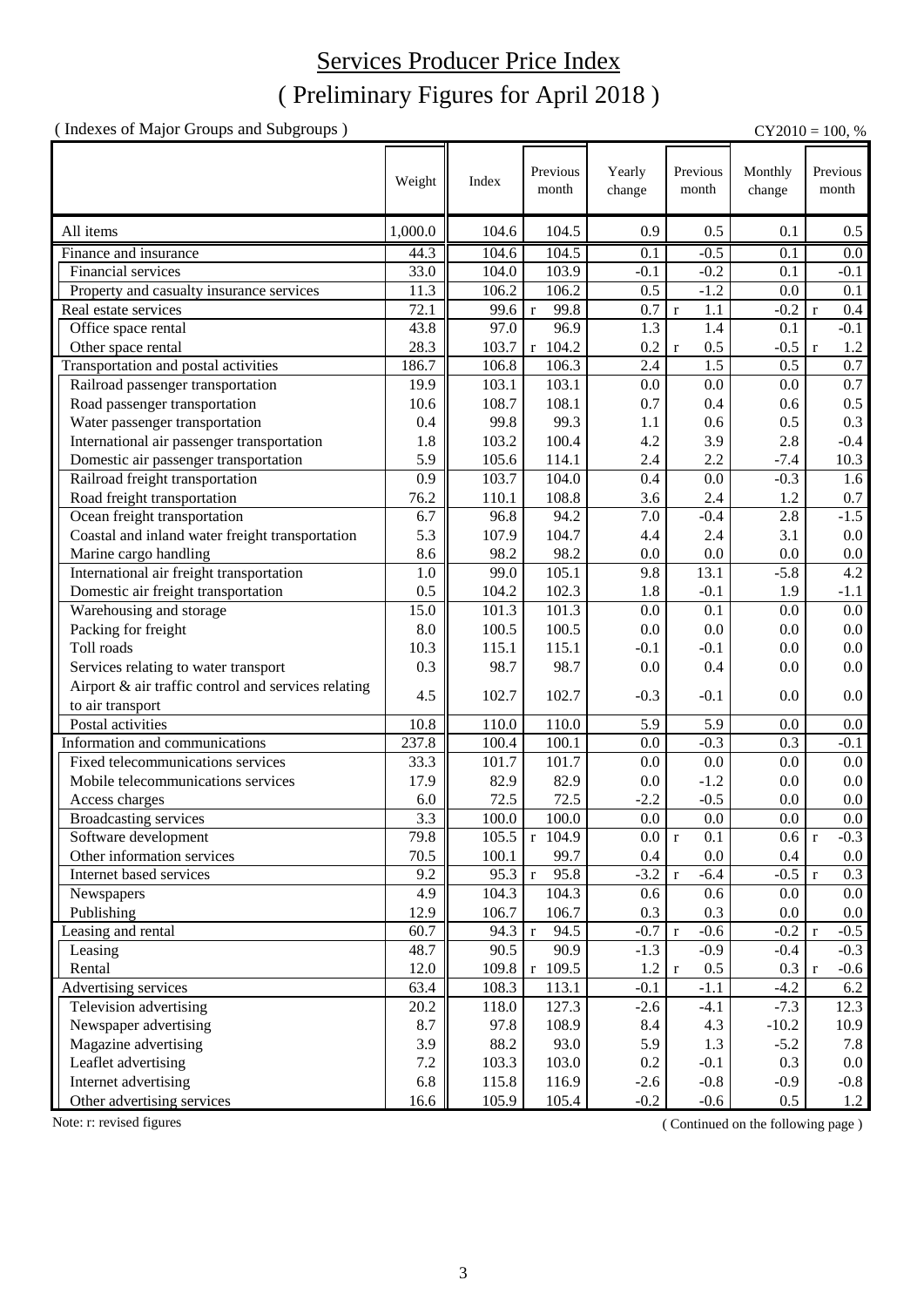#### ( Indexes of Major Groups and Subgroups ) CY2010 = 100, %

|                                                         | Weight | Index | Previous<br>month | Yearly<br>change | Previous<br>month      | Monthly<br>change | Previous<br>month       |
|---------------------------------------------------------|--------|-------|-------------------|------------------|------------------------|-------------------|-------------------------|
| Other services                                          | 335.0  | 108.5 | 107.8             | 1.1              | 0.8                    | 0.6               | $0.0\,$                 |
| Sewage disposal                                         | 7.4    | 104.2 | 104.2             | 0.0              | 0.0                    | 0.0               | $0.0\,$                 |
| Waste disposal                                          | 18.4   | 115.4 | 114.9             | 0.9              | 0.4                    | 0.4               | $0.0\,$                 |
| Motor vehicle repair and maintenance                    | 25.5   | 104.8 | 104.7             | 0.1              | 0.1                    | 0.1               | $0.0\,$                 |
| Machinery repair and maintenance                        | 38.3   | 104.3 | 104.3             | 0.1              | 0.1                    | 0.0               | $0.0\,$                 |
| Legal and accounting services                           | 43.7   | 101.3 | r 101.4           | 0.2              | 0.3<br>$\mathbf{r}$    | $-0.1$            | 0.1<br>$\mathbf{r}$     |
| Other professional services                             | 3.0    | 103.4 | 103.4             | 0.1              | 0.1                    | 0.0               | 0.1                     |
| Civil engineering and architectural services            | 27.6   | 128.4 | 127.0             | 1.9              | 2.1                    | 1.1               | 1.8                     |
| Plant engineering                                       | 19.2   | 109.3 | $r$ 107.8         | 2.1              | 1.6<br>$\mathbf{r}$    | 1.4               | 0.1<br>$\mathbf{r}$     |
| Other technical services                                | 12.6   | 99.0  | 99.0              | 0.0              | $-0.1$                 | $0.0\,$           | 0.1                     |
| <b>Employment services</b>                              | 3.1    | 123.9 | r 122.5           | 2.8              | 1.4<br>$\mathbf{r}$    | 1.1               | $-0.8$<br>$\mathbf{r}$  |
| Temporary employment agency services                    | 46.9   | 109.6 | $r$ 109.2         | 2.1              | 1.7<br>$\mathbf{r}$    | 0.4               | $0.2\,$<br>$\mathbf{r}$ |
| Training and development services                       | 3.0    | 107.2 | 107.2             | 0.0              | 0.0                    | 0.0               | $0.0\,$                 |
| Building maintenance                                    | 35.9   | 100.0 | 99.0              | 1.0              | 0.4                    | 1.0               | $0.0\,$                 |
| Security services                                       | 14.9   | 109.6 | 108.4             | 3.1              | 2.6                    | $1.1\,$           | 0.4                     |
| Telemarketing                                           | 5.2    | 102.3 | 102.9             | $-0.1$           | 0.7                    | -0.6              | $0.0\,$                 |
| Hotels                                                  | 13.9   | 132.2 | $r$ 127.8         | 1.6              | $-0.3$<br>$\mathbf{r}$ | 3.4               | $-4.2$<br>$\mathbf{r}$  |
| Meal services for schools, hospitals, and nursing homes | 8.0    | 105.2 | 104.8             | 0.6              | 2.0                    | 0.4               | $0.0\,$                 |
| Laundry services                                        | 8.4    | 103.0 | 102.5             | 0.5              | 0.0                    | 0.5               | $0.0\,$                 |

Note: r: revised figures

#### ( References and Reference Indexes ) CY2010 = 100, %

|                                                                                  | Weight | Index | Previous<br>month | Yearly<br>change | Previous<br>month | Monthly<br>change | Previous<br>month |
|----------------------------------------------------------------------------------|--------|-------|-------------------|------------------|-------------------|-------------------|-------------------|
| All items (excluding International transportation)                               | 989.9  | 104.6 | 104.6             | 0.8              | 0.5               | 0.0               | 0.6               |
| Transportation and postal activities<br>(excluding International transportation) | 176.6  | 107.3 | 106.9             | 2.2              | 1.6               | 0.4               | 0.8               |
| International transportation                                                     | 10.1   | 98.6  | 97.0              | 6.3              | 1.7               | 1.6               | $-0.6$            |
| Services Import Price Index                                                      |        |       |                   |                  |                   |                   |                   |
| Ocean freight transportation (Yen basis)                                         |        | 80.8  | 80.8              | 4.8              | $0.6^{\circ}$     | 0.0               | 1.4               |
| Oceangoing ship chartering services (Yen basis)                                  |        | 86.1  | 84.7              | $-0.2$           | 1.9               | 1.7               | $-0.6$            |

Note: "International transportation" consists of the following 8 items:

"International air passenger transportation (to/from North America),"

"International air passenger transportation (to/from Europe),"

"International air passenger transportation (to/from Asia)," "Ocean liners," "Ocean tramp steamers," "Ocean tankers,"

"International air freight transportation," and "International mail services."

#### ( Developments in Price Index )